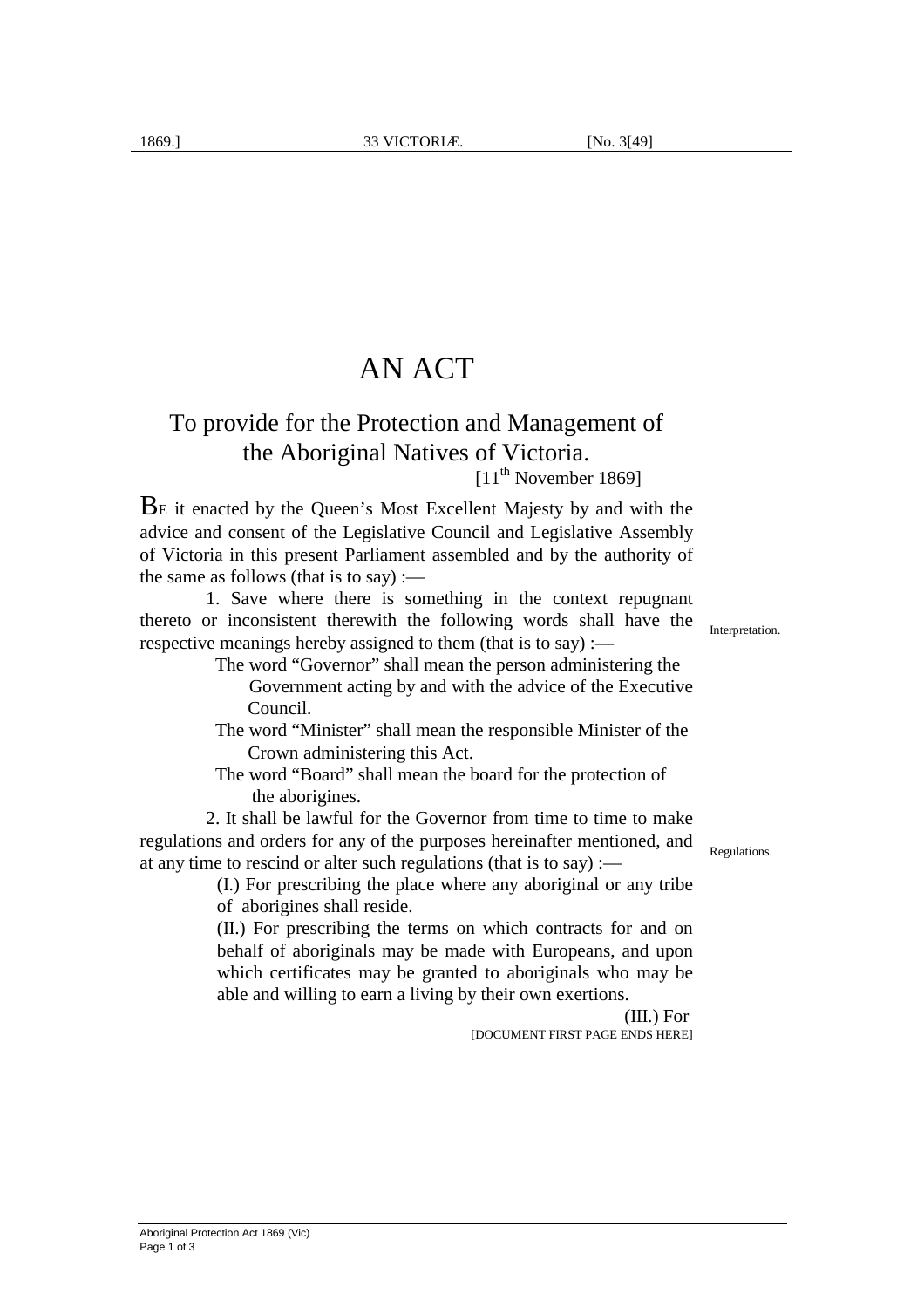(III.) For apportioning amongst aboriginals the earnings of aboriginals under any contract, or where aboriginals are located on a reserve, the net produce of the labor of such aboriginals. (IV.) For the distribution and expenditure of moneys granted by Parliament for the benefit of aborigines.

(V.) For the care custody and education of the children of aborigines.

(VI.) For prescribing the mode of transacting the business of and the duties generally of the board or any local committee hereinafter mentioned and of the officers appointed hereunder.

And every such regulation or order shall be published in the *Government Gazette*, and any publication purporting to be a copy of the *Government Gazette* and containing any such regulation or order signed by the Minister shall be received in all courts of justice as evidence thereof.

3. There shall be in and for Victoria a Board to be styled the "Board for the protection of aborigines," consisting of the Minister and such and so many persons as the Governor shall from time to time appoint to be members thereof, and the persons who at the passing of this Act shall be the members of the board for the protection of the aborigines are together with the Minister hereby appointed the first members of such board. The Governor may from time to time appoint other persons either as additional members of, or to supply any vacancies in the said board, and may remove any member whether by this Act appointed or hereafter to be appointed : Provided that in the absence of the Minister such member as shall be annually elected by the board as vice-chairman shall preside at the meetings of the board.

4. The Governor may from time to time appoint a local committee consisting of three persons to act in conjunction with the said Board, and also officers to be called local guardians of aborigines, and may also at any time abolish such local committee or remove any such member of a local committee or a local guardian ; and such local committee or guardians shall perform the duties assigned to them respectively by this Act or any of the regulations to be made thereunder.

5. All bedding clothing and other articles issued or distributed to the aboriginals by or by the direction of the said Board shall be considered on loan only and shall remain the property of Her Majesty, and it shall not not to be sold. be lawful for the aboriginals receiving such bedding clothing and other articles to sell or otherwise dispose of the same without the sanction of the Minister or such other person as the said regulations may direct.

6. If any person shall without the authority of a local guardian take whether by purchase or otherwise any goods or chattels issued or distributed to any aboriginal by or by the direction of the said Board Offences.(except such goods as such aboriginal may be licensed to sell) ; or shall sell or give to any aboriginal any intoxicating liquor

> except [DOCUMENT SECOND PAGE ENDS HERE]

Board of aborigines

Officers.

Bedding &c.